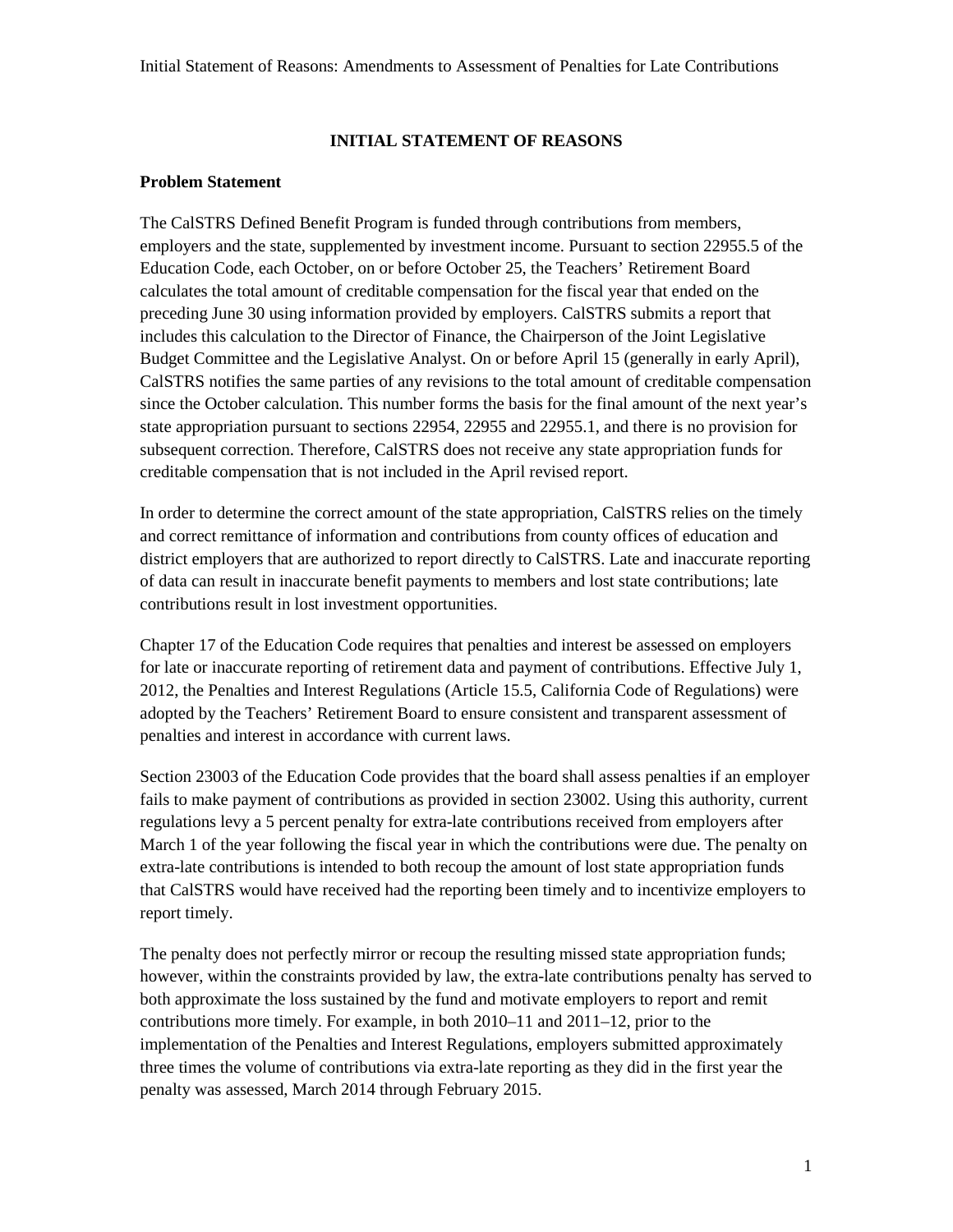Initial Statement of Reasons: Amendments to Assessment of Penalties for Late Contributions

The problem these amendments seek to address is that the current penalty rate falls short in recovering lost state appropriation funds. At the time the Penalties and Interest Regulations were written, the state appropriation rate was lower than it is today. The state appropriation rate increased effective July 1, 2014, and will be subject to adjustment by the Teachers' Retirement Board under Chapter 47, Statutes of 2014 (AB 1469–Bonta), beginning July 1, 2017. The state appropriation rate may be increased by no more than 0.5 percent per year or may be adjusted down as low as 4.517 percent (2.017 percent for the state contribution to the Defined Benefit Program, plus 2.5 percent for the Supplemental Benefits Maintenance Account), in accordance with the funding needs of the plan pursuant to the actuarial valuation.

#### **Benefits Anticipated**

Setting the penalty rate to reasonably recoup lost state appropriation funds ensures that the Defined Benefit Program is appropriately funded and not shortchanged by late reporting, which benefits taxpayers, the state and employers who remit contributions according to the law.

#### **Purpose**

This amendment is expected to result in (1) recouping from employers an amount that will more closely relate to the actual state rate and (2) retaining the existing incentive for employers to remit contributions and report in a timely fashion by establishing the existing 5 percent penalty rate as the minimum penalty rate.

#### **Rationale**

#### Paragraph (1) of Subdivision (a)

These amendments clarify that "creditable compensation" refers to creditable compensation for which member contributions are credited under the Defined Benefit Program. This is necessary because there are two definitions of creditable compensation in the Teachers' Retirement Law and related regulations. The alternative definition of creditable compensation is creditable to the Defined Benefit Supplement (DBS) Program, a cash balance plan. It is possible without this clarification that "creditable compensation" could be misconstrued to include DBS-creditable compensation.

#### Paragraph (2) of Subdivision (a)

Paragraph 2 sets the penalty rate as the greater of the state appropriation rate that is in effect on March 1 of the year following the fiscal year in which the contributions were due, or 5 percent.

By proposing a penalty rate that is the same as the state rate that is in place each March 1 immediately preceding the date the extra-late contribution is received, the amendments to the regulations effectively set the penalty rate to lag the state rate by eight months. This is necessary because the penalty assessment year begins on March 1, while the next year's state rate will not be adopted by the board until the valuation is heard in April.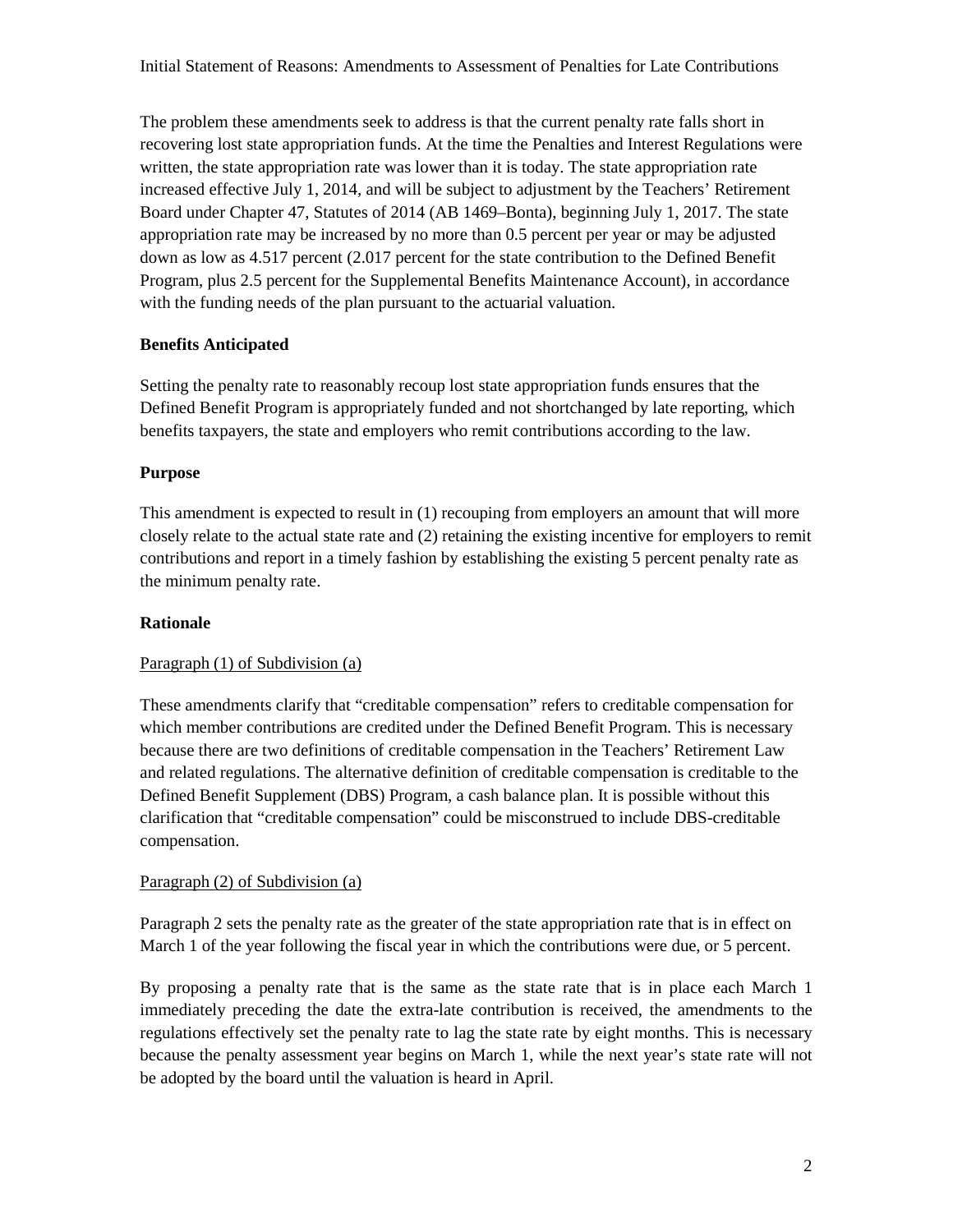Below is an example illustrating how the penalty rate would be determined for contributions due in 2014–15 but received after March 1, 2016.

|                                        |    |  |  |  |                |  |         |         | Penalty rate year 2016–17 uses 2015–16 state rate |           |    |  |          |             |  |  |  |  |  |  |
|----------------------------------------|----|--|--|--|----------------|--|---------|---------|---------------------------------------------------|-----------|----|--|----------|-------------|--|--|--|--|--|--|
| Fiscal year 2015–16: State rate 7.391% |    |  |  |  |                |  |         |         |                                                   |           |    |  |          |             |  |  |  |  |  |  |
|                                        | ЬΩ |  |  |  | 5<br>embe<br>O |  | ನ<br>d) | ਣੀ<br>ਛ |                                                   | $\gtrsim$ | eq |  | ಜ<br>ngn | 5<br>eptemb |  |  |  |  |  |  |

Contributions are due within five working days following the pay period in which the compensation was earned. The monthly reports that contain the reporting data associated with contributions are due 30 calendar days after the compensation was earned. Thus, contributions for fiscal year 2014–15 that were timely reported should be transmitted to CalSTRS no later than July 5, 2015. Reporting of compensation that is associated with those contributions may occur later. Between October 2015 and April 2016, CalSTRS must finalize the total creditable compensation for the 2014–15 fiscal year and report that number to the Director of Finance, the Chairperson of the Joint Legislative Budget Committee and the Legislative Analyst. This number is then multiplied by the state appropriation rate for 2016–17 and forms the basis for the state appropriation funds received by CalSTRS for fiscal year 2016–17. Therefore, when these regulations were first adopted, March 1 was identified as the most appropriate start date for penalizing contributions, since the reporting associated with those contributions may be received later and therefore be reasonably likely to not be included in the calculation sent to the state.

The state appropriation rate for fiscal year 2016–17 is adopted by the board in April 2016 and becomes effective July 1, 2016. CalSTRS will not receive the 2016–17 state appropriation for any creditable compensation that was earned in 2014–15, but not reported in time to be included in the report to the state.

In theory, to recoup the lost state funds for the 2016–17 fiscal year, any creditable compensation earned in fiscal year 2014–15 that is reported between March 1, 2016, and February 28, 2017, should be assessed a penalty in the amount equal to the 2016–17 state appropriation rate. However, as the penalty rate year runs from March 1 through February 28, on March 1, 2016, there is no way for CalSTRS to know what the state rate will be for the upcoming fiscal year. Therefore, the regulations set the penalty rate to lag the state rate by eight months. Thus, any creditable compensation earned in fiscal year 2014–15 that is reported between March 1, 2016 and February 28, 2017 will be assessed a penalty equal to the state appropriation rate in effect for the 2015–16 fiscal year.

The state rate can only be increased in increments of 0.5 percent, with no maximum annual decrease. Because of the lag in the penalty rate, the potential for underrecovery as opposed to overrecovery of actual lost state contributions is a risk. To mitigate this risk, these amendments establish a minimum penalty rate equal to the current 5 percent, which has historically adequately served its primary function as an incentive to employers to report timely.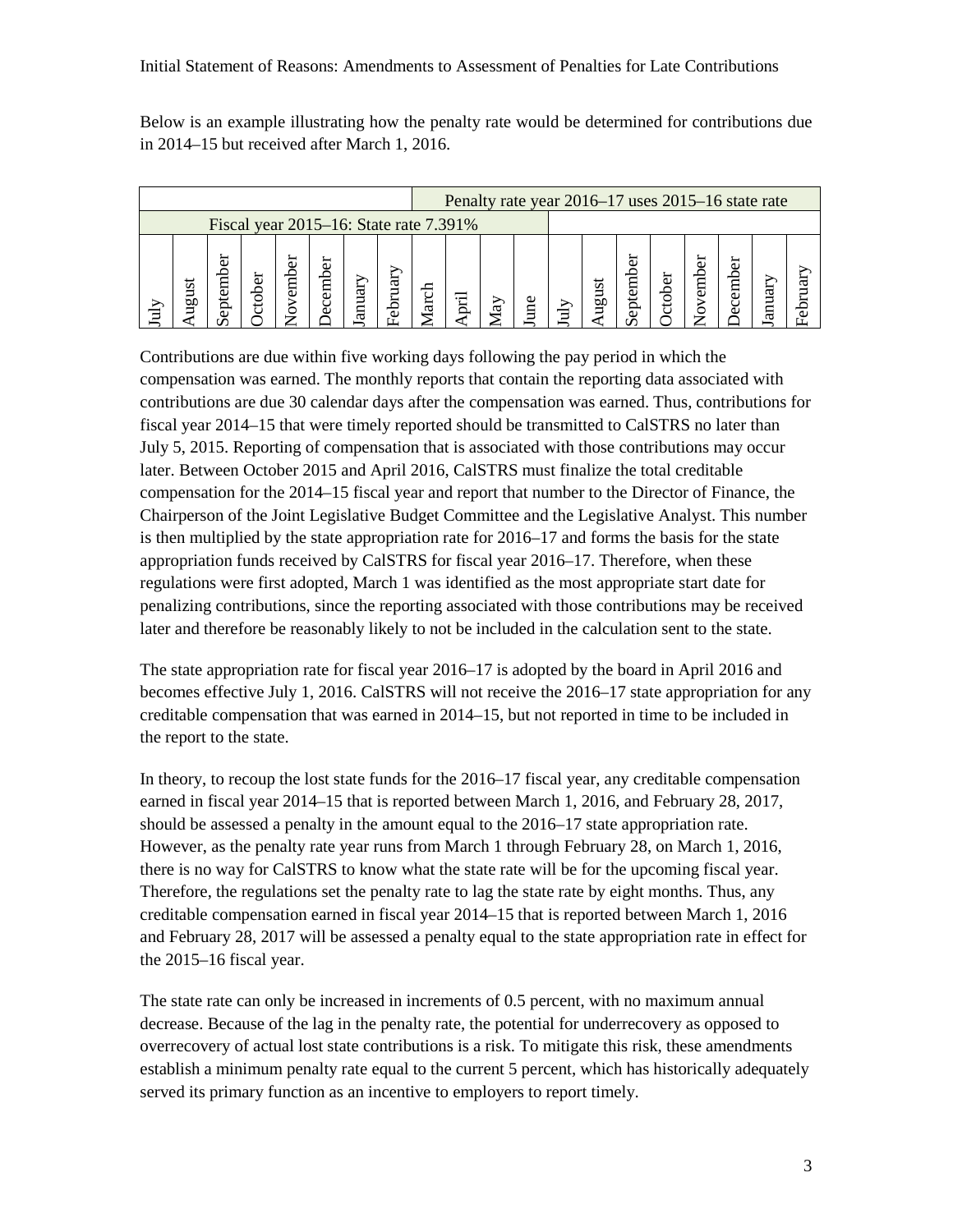Initial Statement of Reasons: Amendments to Assessment of Penalties for Late Contributions

#### **Studies, Reports or Other Documents Relied Upon**

None.

## **Economic Impact Analysis**

CalSTRS has considered the proposal's impact on business, with consideration of industries affected and information supplied by interested parties, including the ability of California businesses to compete with businesses in other states.

These amendments are expected to result in costs to school employers (including school districts, community college districts and county offices of education) that remit contributions late. CalSTRS has determined that the regulations proposed do not constitute a major regulation as the total economic output in the first 12 months is not expected to exceed \$50 million. The total economic output during that period has an initial negative impact of \$633,000 statewide. Over the long term, CalSTRS expects that encouraging employers to report timely via collection of penalties will result in a modest benefit to the state and school employers as a whole and, thus, to taxpayers and the economy.

These regulations are not anticipated to have any effect on California businesses. Specifically:

- The action will have a negligible induced effect on the creation or elimination of jobs within the state.
- The action will not affect the creation of new businesses or the elimination of existing businesses within the state.
- The action will not affect the expansion of businesses currently doing business within the state.
- The action will have no effect on the health and welfare of California residents, except as described above, and no effect on worker safety and the state's environment.

#### **Economic Effect on Business**

CalSTRS concludes that there will be no economic impact on business, including no effect on the ability of California businesses to compete with businesses in other states. These regulations do not place any economic burden on business as they do not place any additional licensing, record keeping or compliance requirements on businesses. These regulations primarily affect school districts, community college districts, county offices of education and other employing agencies, and no direct or indirect effect on businesses is anticipated. Induced effects in the economy were modeled, revealing negligible impact statewide of -1.8 jobs and -\$290,800 on the economy statewide. These impacts do not place disproportionate burden on any particular business activity or sector.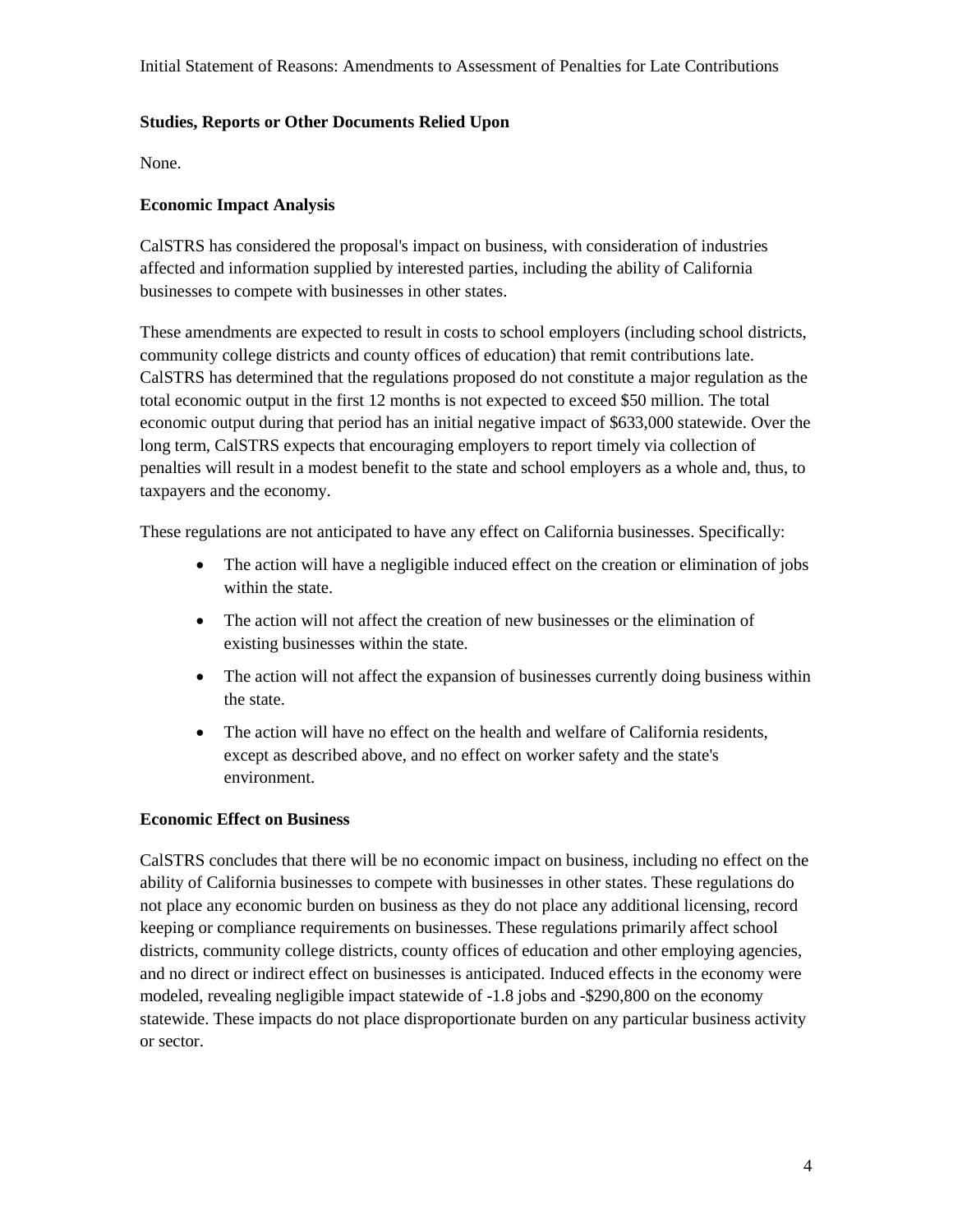### **Conferring with Interested Persons**

Pursuant to Government Code section 11346.45, CalSTRS staff provided information and solicited input regarding this proposed action with stakeholder groups, including representatives of the California Teachers Association, the Faculty Association of California Community Colleges, the California Federation of Teachers, the Small School Districts' Association, the Association of California School Administrators and other representative groups, and the CalSTRS Employer Advisory Committee.

CalSTRS staff has provided information to the Department of Finance regarding the proposed amendments and their economic and fiscal impact.

## **Alternatives Considered**

Alternatives considered, and the reasons each were rejected, are discussed below.

Alternative 1: Hold billings or bill employers at a tentative rate beginning March 1, finalizing the rate after the state rate is adopted by the board at the actuarial valuation each April. This alternative would allow CalSTRS to collect an amount that most closely approximates the actual loss to the fund–because it **would be at the actual state appropriation rate** and **based on the actual lost state appropriation funds.**

However, staff determined this approach would impose an unacceptable burden of uncertainty on employers that might be subject to later corrections or re-billings under such a policy. This option also would be subject to administrative complexity as a result of tentative billing, rebilling, returning excess collections and managing competing rates in the administering software.

Alternative 2: Shift the effective date of the penalty. This would allow CalSTRS to assess a penalty that is the same as the state rate adopted by the board for the year relating to the service period being penalized. This would work if the penalty was assessed on a May to April cycle, rather than a March to February cycle. This would allow CalSTRS to collect at **the actual state appropriation rate**, but the amount collected **would not be based on actual lost state appropriation funds.** 

This alternative would discard the key purpose of the regulations to capture late contributions that relate to creditable compensation that is not included in the last report to the state, generally produced at the beginning of April, because the yearly penalty cycle would no longer begin on the date extra late contributions are most likely to result in missed state appropriations. In addition, this alternative introduces new complexity and resulting procedural and training needs that would be unduly burdensome relative to the advantages they would introduce.

Alternative 3: Increase the penalty rate, consistent with anticipated future state appropriation rates, to a flat rate higher than the one currently in place. This alternative